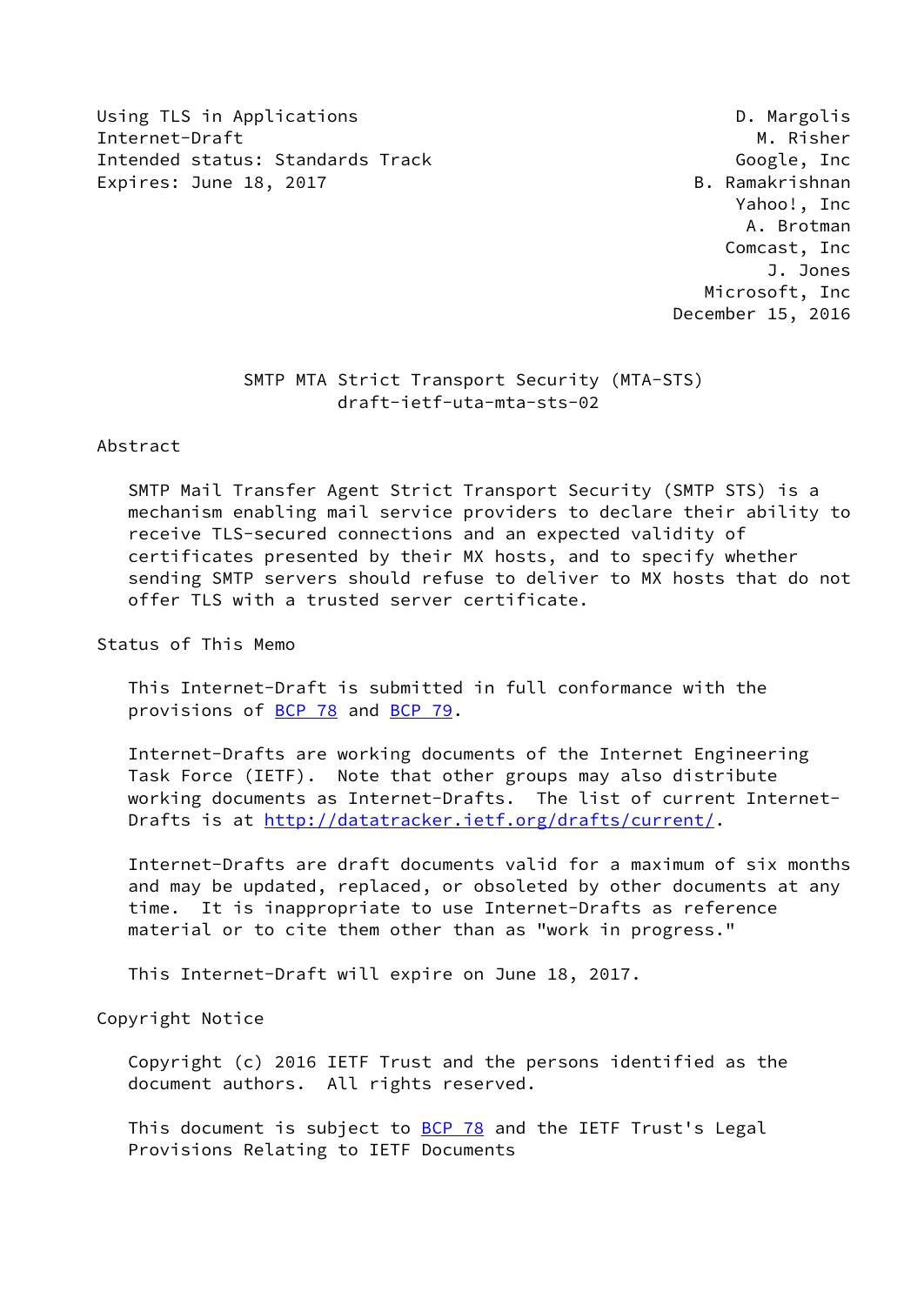# <span id="page-1-1"></span>Internet-Draft MTA-STS December 2016

[\(http://trustee.ietf.org/license-info](http://trustee.ietf.org/license-info)) in effect on the date of publication of this document. Please review these documents carefully, as they describe your rights and restrictions with respect to this document. Code Components extracted from this document must include Simplified BSD License text as described in Section 4.e of the Trust Legal Provisions and are provided without warranty as described in the Simplified BSD License.

## Table of Contents

|                                                    | $\overline{2}$  |
|----------------------------------------------------|-----------------|
|                                                    |                 |
| 2.                                                 | $\frac{3}{4}$   |
|                                                    |                 |
| 3.1.                                               | $\overline{4}$  |
|                                                    | $\overline{5}$  |
|                                                    | 6               |
| $3.4$ . Policy Selection for Smart Hosts           | 6               |
|                                                    |                 |
| 4.1.                                               | $\frac{6}{7}$   |
| MX Certificate Validation<br>4.2.                  | $\overline{1}$  |
|                                                    | $\overline{1}$  |
|                                                    | $\underline{8}$ |
| $5.2$ . Policy Application Control Flow            | $\underline{8}$ |
| 6. Operational Considerations                      | $\underline{8}$ |
| 6.1.                                               | $\underline{8}$ |
| 7.                                                 | 9               |
| 8.                                                 |                 |
| 9.                                                 | 10              |
| $10$ . Appendix 1: Domain Owner STS example record | 11              |
|                                                    |                 |
| $11.$ Appendix 2: Message delivery pseudocode      | $\frac{11}{1}$  |
|                                                    |                 |
| 12.1. Normative References 13                      |                 |
|                                                    | 14              |
|                                                    | 14              |
|                                                    |                 |

## <span id="page-1-0"></span>[1](#page-1-0). Introduction

The STARTTLS extension to SMTP [\[RFC3207](https://datatracker.ietf.org/doc/pdf/rfc3207)] allows SMTP clients and hosts to negotiate the use of a TLS channel for secure mail transmission.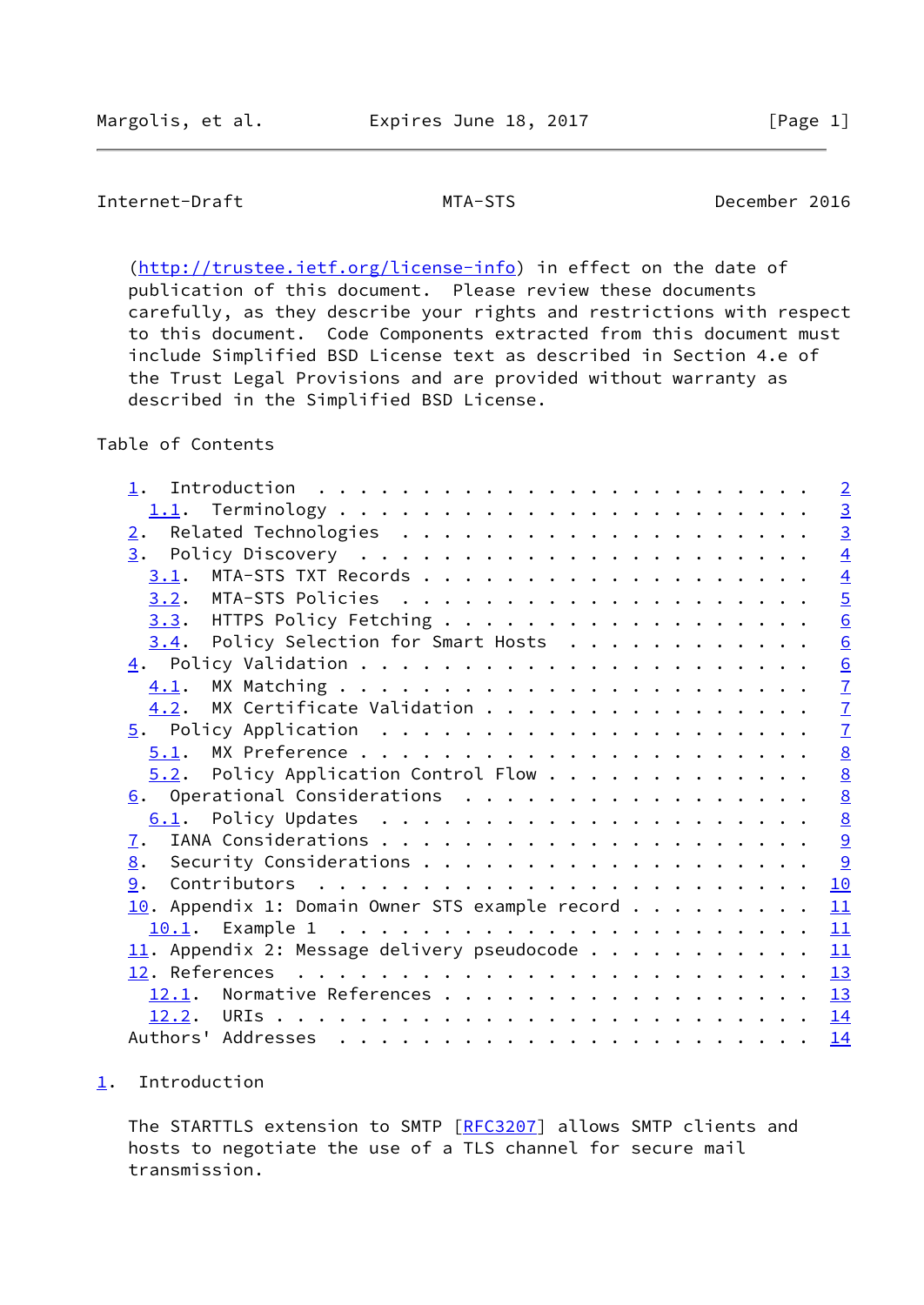While such \_opportunistic\_ encryption protocols provide a high barrier against passive man-in-the-middle traffic interception, any attacker who can delete parts of the SMTP session (such as the "250 STARTTLS" response) or who can redirect the entire SMTP session

| Margolis, et al. | Expires June 18, 2017 | [Page 2] |
|------------------|-----------------------|----------|
|                  |                       |          |

<span id="page-2-1"></span>Internet-Draft MTA-STS December 2016

 (perhaps by overwriting the resolved MX record of the delivery domain) can perform downgrade or interception attacks.

 This document defines a mechanism for recipient domains to publish policies specifying:

- o whether MTAs sending mail to this domain can expect TLS support
- o expected validity of server certificates presented by the domain's MX hosts
- o what a conforming client should do with messages when TLS cannot be successfully negotiated

<span id="page-2-0"></span>[1.1](#page-2-0). Terminology

 The keywords MUST, MUST NOT, REQUIRED, SHALL, SHALL NOT, SHOULD, SHOULD NOT, RECOMMENDED, MAY, and OPTIONAL, when they appear in this document, are to be interpreted as described in [\[RFC2119](https://datatracker.ietf.org/doc/pdf/rfc2119)].

We also define the following terms for further use in this document:

- o STS Policy: A committment by the Policy Domain to support PKIX authenticated TLS for the specified MX hosts.
- o Policy Domain: The domain for which an STS Policy is defined. (For example, when sending mail to "alice@example.com", the policy domain is "example.com".)
- o Policy Authentication: Authentication of the STS policy retrieved for a recipient domain by the sender.
- <span id="page-2-2"></span>[2](#page-2-2). Related Technologies

The DANE TLSA record [\[RFC7672](https://datatracker.ietf.org/doc/pdf/rfc7672)] is similar, in that DANE is also designed to upgrade opportunistic, unauthenticated encryption into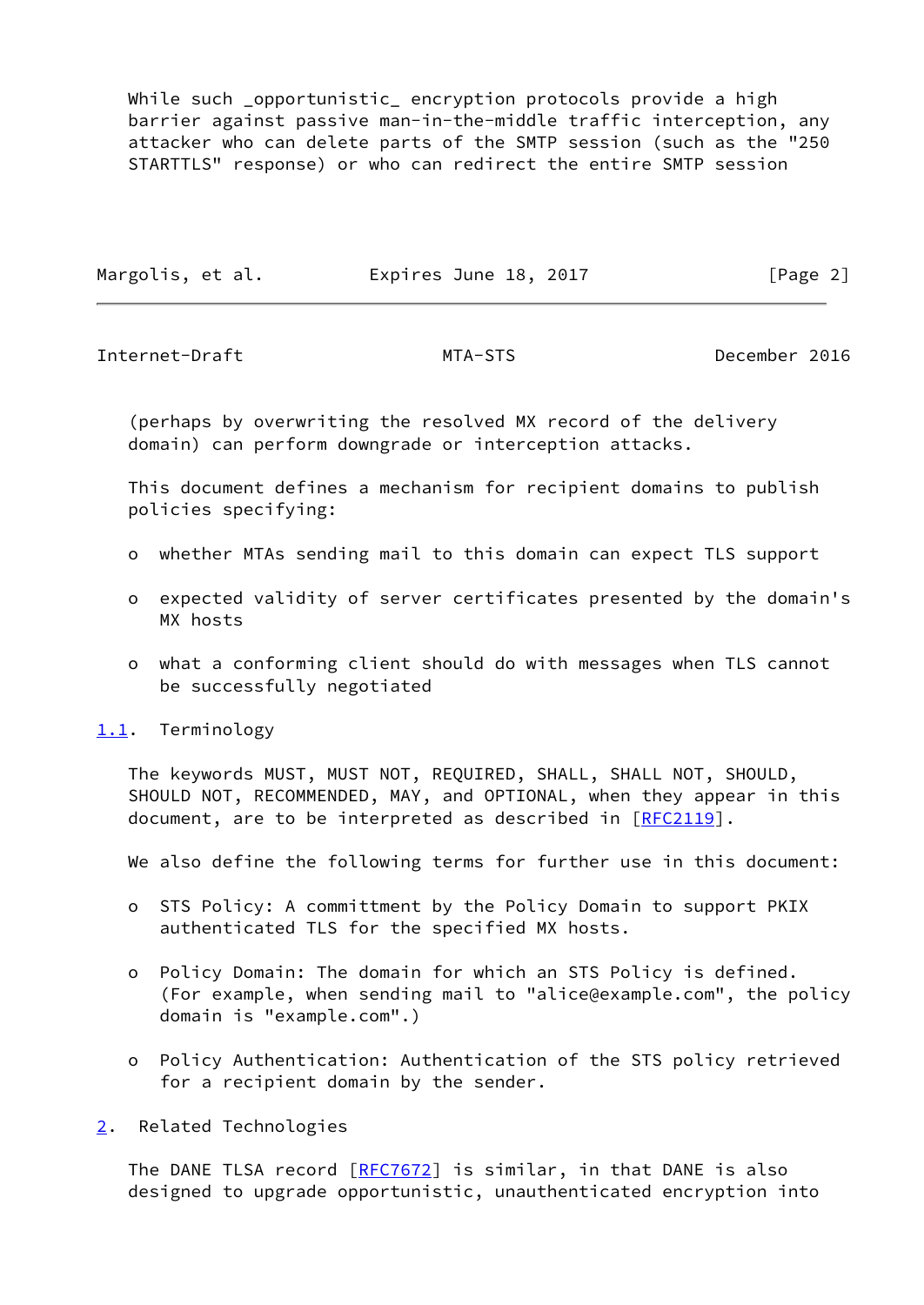required, authenticated encryption. DANE requires DNSSEC [[RFC4033](https://datatracker.ietf.org/doc/pdf/rfc4033)] for authentication; the mechanism described here instead relies on certificate authorities (CAs) and does not require DNSSEC. For a thorough discussion of this trade-off, see the section \_Security\_ \_Considerations\_.

 In addition, SMTP STS provides an optional report-only mode, enabling soft deployments to detect policy failures.

Margolis, et al. Expires June 18, 2017 [Page 3]

<span id="page-3-1"></span>Internet-Draft MTA-STS December 2016

### <span id="page-3-0"></span>[3](#page-3-0). Policy Discovery

 SMTP STS policies are distributed via HTTPS from a "well-known" [\[RFC5785](https://datatracker.ietf.org/doc/pdf/rfc5785)] path served within the Policy Domain, and their presence and current version are indicated by a TXT record at the Policy Domain. These TXT records additionally contain a policy "id" field, allowing sending MTAs to check the currency of a cached policy without performing an HTTPS request.

 To discover if a recipient domain implements MTA-STS, a sender need only resolve a single TXT record. To see if an updated policy is available for a domain for which the sender has a previously cached policy, the sender need only check the TXT record's version "id" against the cached value.

<span id="page-3-2"></span>[3.1](#page-3-2). MTA-STS TXT Records

 The MTA-STS TXT record is a TXT record with the name "\_mta-sts" at the Policy Domain. For the domain "example.com", this record would be "\_mta-sts.example.com". MTA-STS TXT records MUST be US-ASCII, semicolon-separated key/value pairs containing the following fields:

- o "v": (plain-text, required). Currently only "STSv1" is supported.
- o "id": (plain-text, required). A short string used to track policy updates. This string MUST uniquely identify a given instance of a policy, such that senders can determine when the policy has been updated by comparing to the "id" of a previously seen policy. There is no implied ordering of "id" fields between revisions.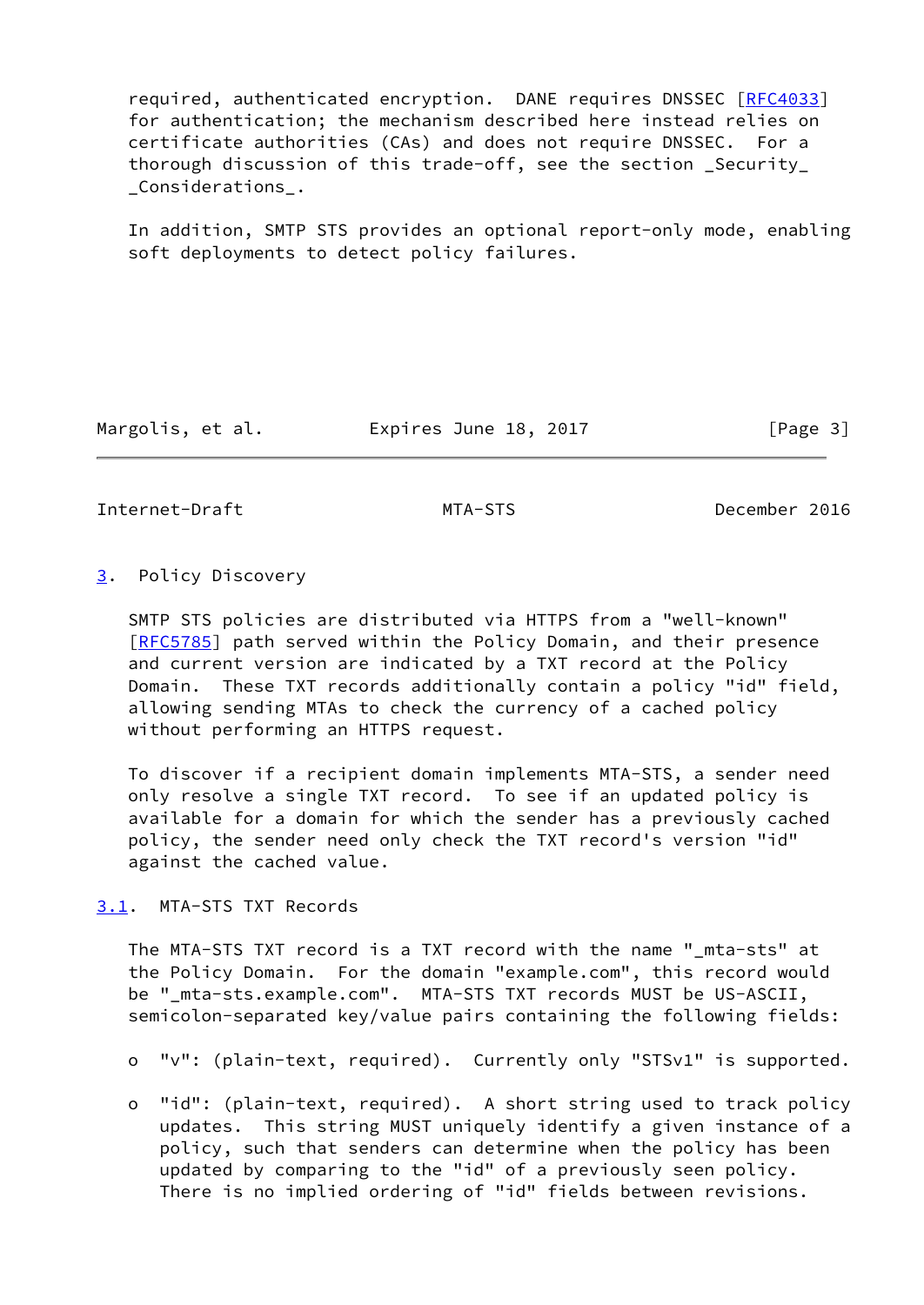An example TXT record is as below:

"\_mta-sts.example.com. IN TXT "v=STSv1; id=20160831085700Z;""

The formal definition of the " mta-sts" TXT record, defined using [\[RFC5234](https://datatracker.ietf.org/doc/pdf/rfc5234)], is as follows:

sts-text-record = sts-version \*WSP %x3B \*WSP sts-id [%x3B]

sts-version = "v" \*WSP "=" \*WSP %x53 %x54 ; "STSv1" %x53 %x76 %x31

sts-id  $=$  "id" \*WSP "=" \*WSP 1\*32(ALPHA / DIGIT)

 If multiple TXT records for "\_mta-sts" are returned by the resolver, records which do not begin with "v=STSv1;" are discarded. If the number of resulting records is not one, senders MUST assume the

Margolis, et al. **Expires June 18, 2017** [Page 4]

<span id="page-4-1"></span>Internet-Draft MTA-STS December 2016

 recipient domain does not implement MTA STS and skip the remaining steps of policy discovery.

<span id="page-4-0"></span>[3.2](#page-4-0). MTA-STS Policies

The policy itself is a JSON [\[RFC4627](https://datatracker.ietf.org/doc/pdf/rfc4627)] object served via the HTTPS GET method from the fixed [[RFC5785](https://datatracker.ietf.org/doc/pdf/rfc5785)] "well-known" path of ".well-known/ mta-sts.json" served by the "mta-sts" host at the Policy Domain. Thus for "example.com" the path is "https://mta-sts.example.com /.well-known/mta-sts.json".

This JSON object contains the following key/value pairs:

- o "version": (plain-text, required). Currently only "STSv1" is supported.
- o "mode": (plain-text, required). Either "enforce" or "report", indicating the expected behavior of a sending MTA in the case of a policy validation failure.
- o "max\_age": Max lifetime of the policy (plain-text non-negative integer seconds, required). Well-behaved clients SHOULD cache a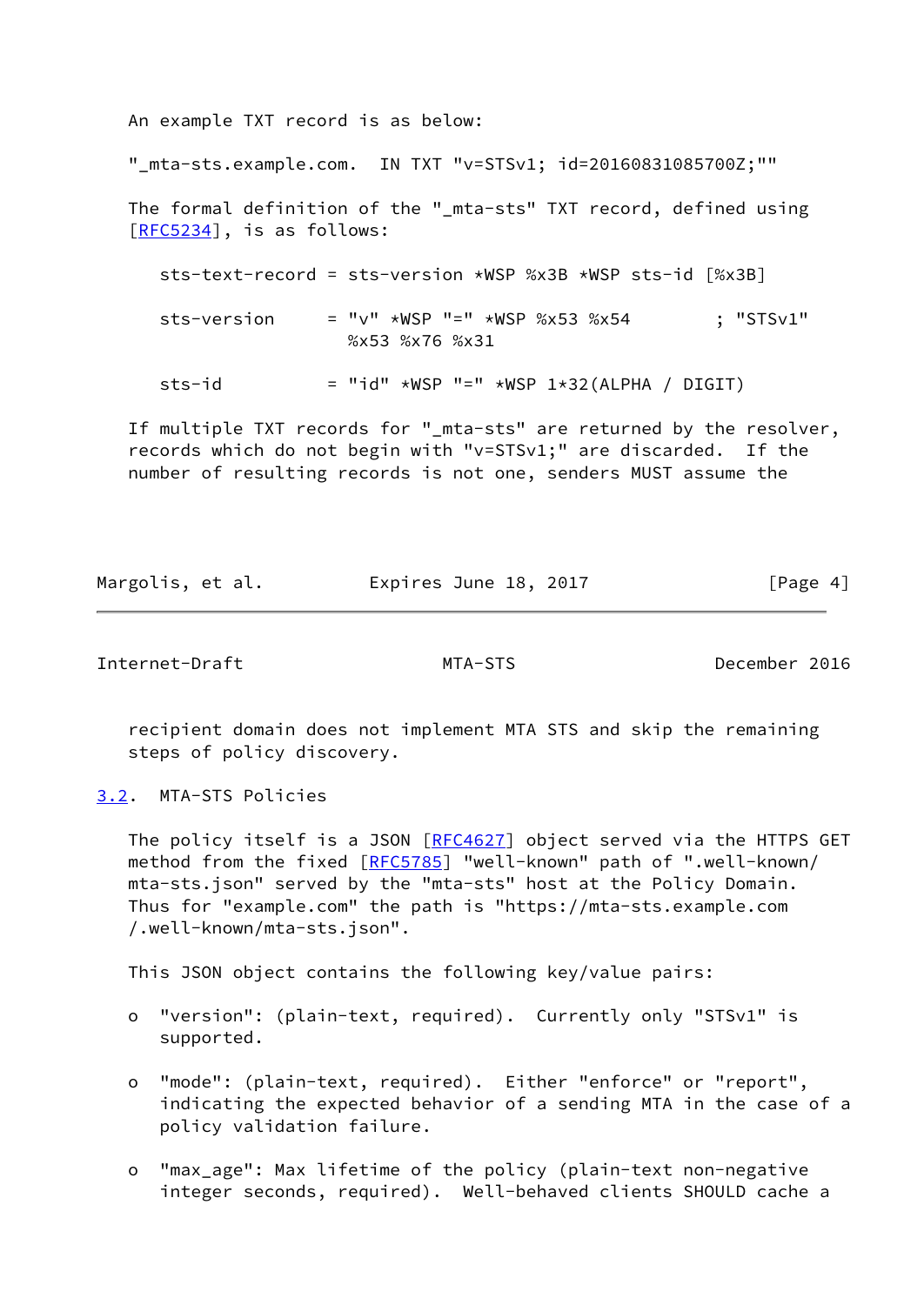policy for up to this value from last policy fetch time. To mitigate the risks of attacks at policy refresh time, it is expected that this value typically be in the range of weeks or greater.

 o "mx": MX patterns (list of plain-text MX match strings, required). One or more patterns matching the expected MX for this domain. For example, "["\*.example.com", "\*.example.net"]" indicates that mail for this domain might be handled by any MX with a hostname at "example.com" or "example.net". Valid patterns can be either hostname literals (e.g. "mx1.example.com") or wildcard matches, so long as the wildcard occupies the full left-most label in the pattern. (Thus "\*.example.com" is valid but "mx\*.example.com" is not.)

An example JSON policy is as below:

 $\{$  "version": "STSv1", "mode": "enforce", "mx":  $\lceil$ "\*.mail.example.com"], "max\_age": 123456 }

 A lenient parser SHOULD accept TXT records and policy files which are syntactically valid (i.e. valid key-value pairs separated by semi-

| Margolis, et al. | Expires June 18, 2017 |  |  |  | [Page 5] |  |
|------------------|-----------------------|--|--|--|----------|--|
|------------------|-----------------------|--|--|--|----------|--|

<span id="page-5-1"></span>Internet-Draft MTA-STS December 2016

 colons for TXT records and valid JSON for policy files) and implementing a superset of this specification, in which case unknown fields SHALL be ignored.

<span id="page-5-0"></span>[3.3](#page-5-0). HTTPS Policy Fetching

 When fetching a new policy or updating a policy, the HTTPS endpoint MUST present a TLS certificate which is valid for the "mta-sts" host (as described in  $[REG125]$ ), chain to a root CA that is trusted by the sending MTA, and be non-expired. It is expected that sending MTAs use a set of trusted CAs similar to those in widely deployed Web browsers and operating systems.

HTTP 3xx redirects MUST NOT be followed.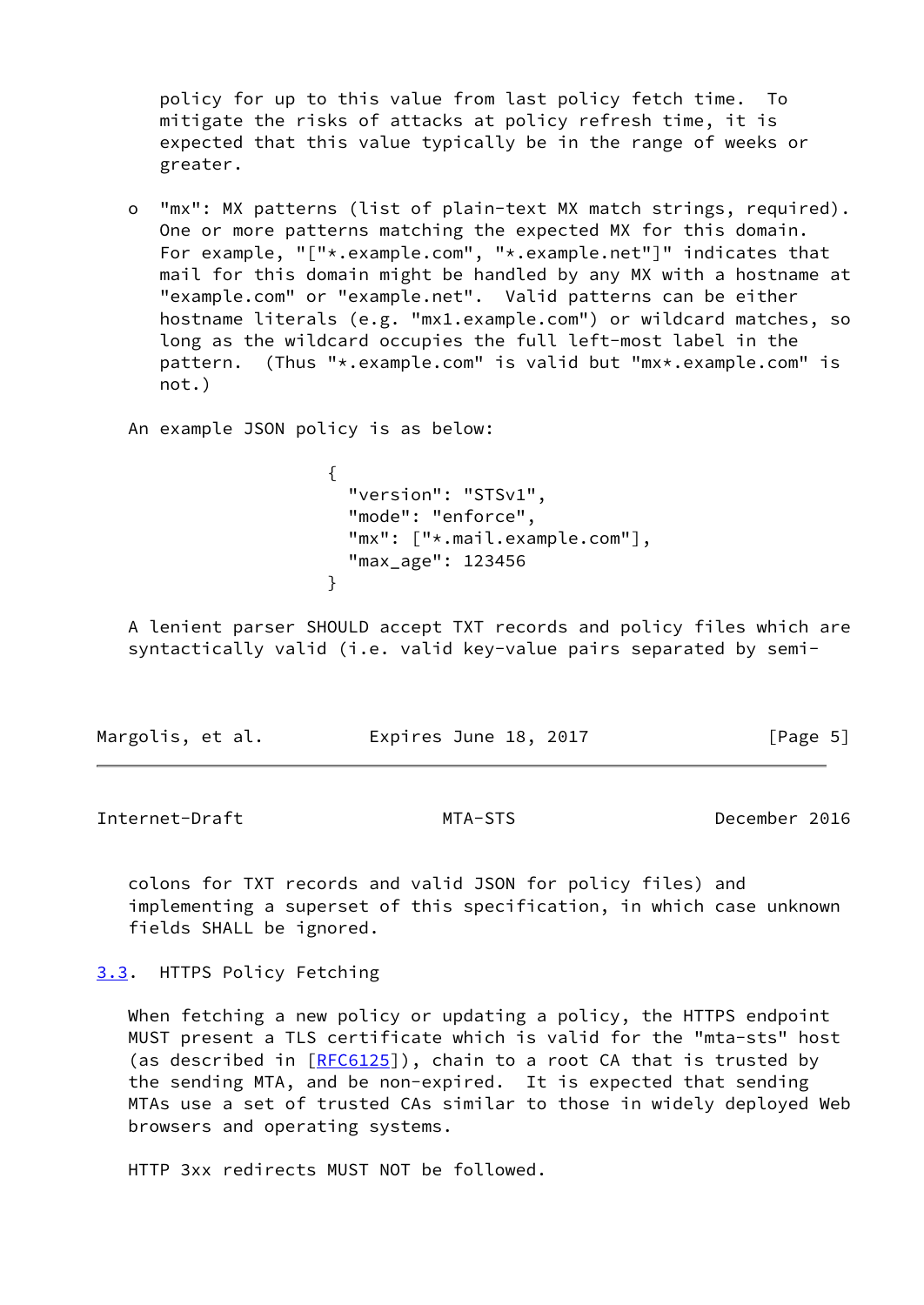Senders may wish to rate-limit the frequency of attempts to fetch the HTTPS endpoint even if a valid TXT record for the recipient domain exists. In the case that the HTTPS GET fails, we suggest implementions may limit further attempts to a period of five minutes or longer per version ID, to avoid overwhelming resource-constrained recipients with cascading failures.

 Senders MAY impose a timeout on the HTTPS GET to avoid long delays imposed by attempted policy updates. A suggested timeout is one minute; policy hosts SHOULD respond to requests with a complete policy body within that timeout.

<span id="page-6-0"></span>[3.4](#page-6-0). Policy Selection for Smart Hosts

 When sending mail via a "smart host"--an intermediate SMTP relay rather than the message recipient's server--compliant senders MUST treat the smart host domain as the policy domain for the purposes of policy discovery and application.

<span id="page-6-1"></span>[4](#page-6-1). Policy Validation

When sending to an MX at a domain for which the sender has a valid and non-expired SMTP MTA-STS policy, a sending MTA honoring SMTP STS MUST validate:

- 1. That the recipient MX matches the "mx" pattern from the recipient domain's policy.
- 2. That the recipient MX supports STARTTLS and offers a valid PKIX based TLS certificate.

 This section does not dictate the behavior of sending MTAs when policies fail to validate; in particular, validation failures of

| Margolis, et al. | Expires June 18, 2017 | [Page 6] |
|------------------|-----------------------|----------|
|------------------|-----------------------|----------|

<span id="page-6-3"></span>Internet-Draft MTA-STS December 2016

 policies which specify "report" mode MUST NOT be interpreted as delivery failures, as described in the section \_Policy\_ \_Application\_.

<span id="page-6-2"></span>[4.1](#page-6-2). MX Matching

When delivering mail for the Policy Domain to a recipient MX host, the sender validates the MX match against the "mx" pattern from the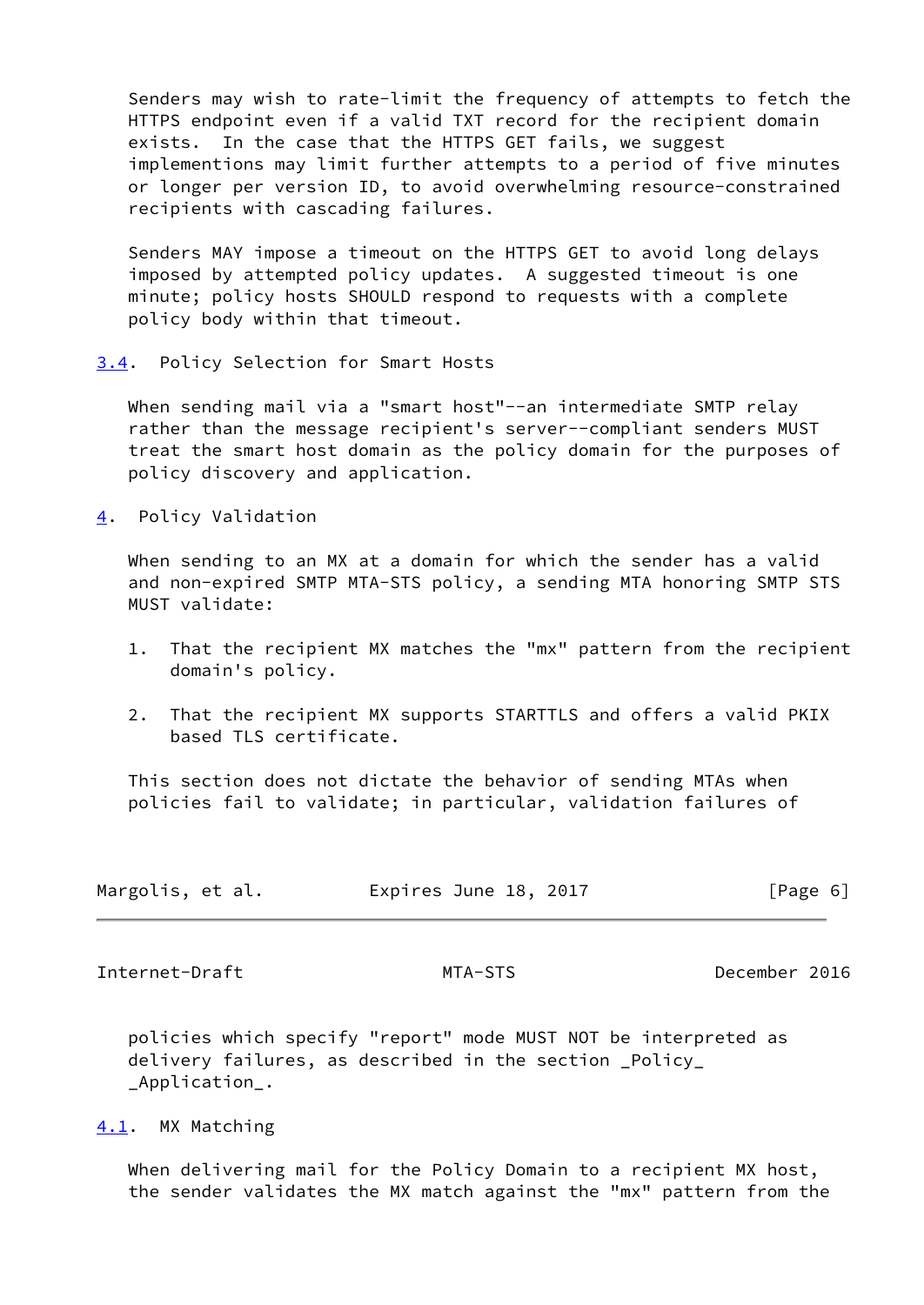applied policy. The semantics for these patterns are those found in section [6.4 of \[RFC6125\]](https://datatracker.ietf.org/doc/pdf/rfc6125#section-6.4).

Patterns may contain a wildcard character "\*" which matches any single domain name component or component fragment, though only as the leftmost component in a pattern. For example, "\*.example.com" is a valid pattern, but "foo.\*.example.com" is not. Given the pattern "\*.example.com", "mx1.example.com" is a valid MX host, but "1234.dhcp.example.com" is not.

## <span id="page-7-0"></span>[4.2](#page-7-0). MX Certificate Validation

 The certificate presented by the receiving MX MUST be valid for the MX hostname and chain to a root CA that is trusted by the sending MTA. The certificate MUST have a CN or SAN matching the MX hostname (as described in [\[RFC6125](https://datatracker.ietf.org/doc/pdf/rfc6125)]) and be non-expired.

 In the case of an "implicit" MX record (as specified in [\[RFC2821](https://datatracker.ietf.org/doc/pdf/rfc2821)]) where no MX RR exists for the recipient domain but there is an A RR, the MX hostname is assumed to be that of the A RR and should be validated as such.

<span id="page-7-1"></span>[5](#page-7-1). Policy Application

When sending to an MX at a domain for which the sender has a valid, non-expired STS policy, a sending MTA honoring SMTP STS applies the result of a policy validation one of two ways, depending on the value of the policy "mode" field:

- 1. "report": In this mode, sending MTAs merely send a report (as described in the TLSRPT specification (TODO: add ref)) indicating policy application failures.
- 2. "enforce": In this mode, sending MTAs treat STS policy failures as a mail delivery error, and MUST NOT deliver the message to this host.

 When a message fails to deliver due to an "enforce" policy, a compliant MTA MUST check for the presence of an updated policy at the Policy Domain before permanently failing to deliver the message.

| Margolis, et al. | Expires June 18, 2017 | [Page 7] |
|------------------|-----------------------|----------|
|------------------|-----------------------|----------|

<span id="page-7-2"></span>Internet-Draft MTA-STS December 2016

This allows implementing domains to update long-lived policies on the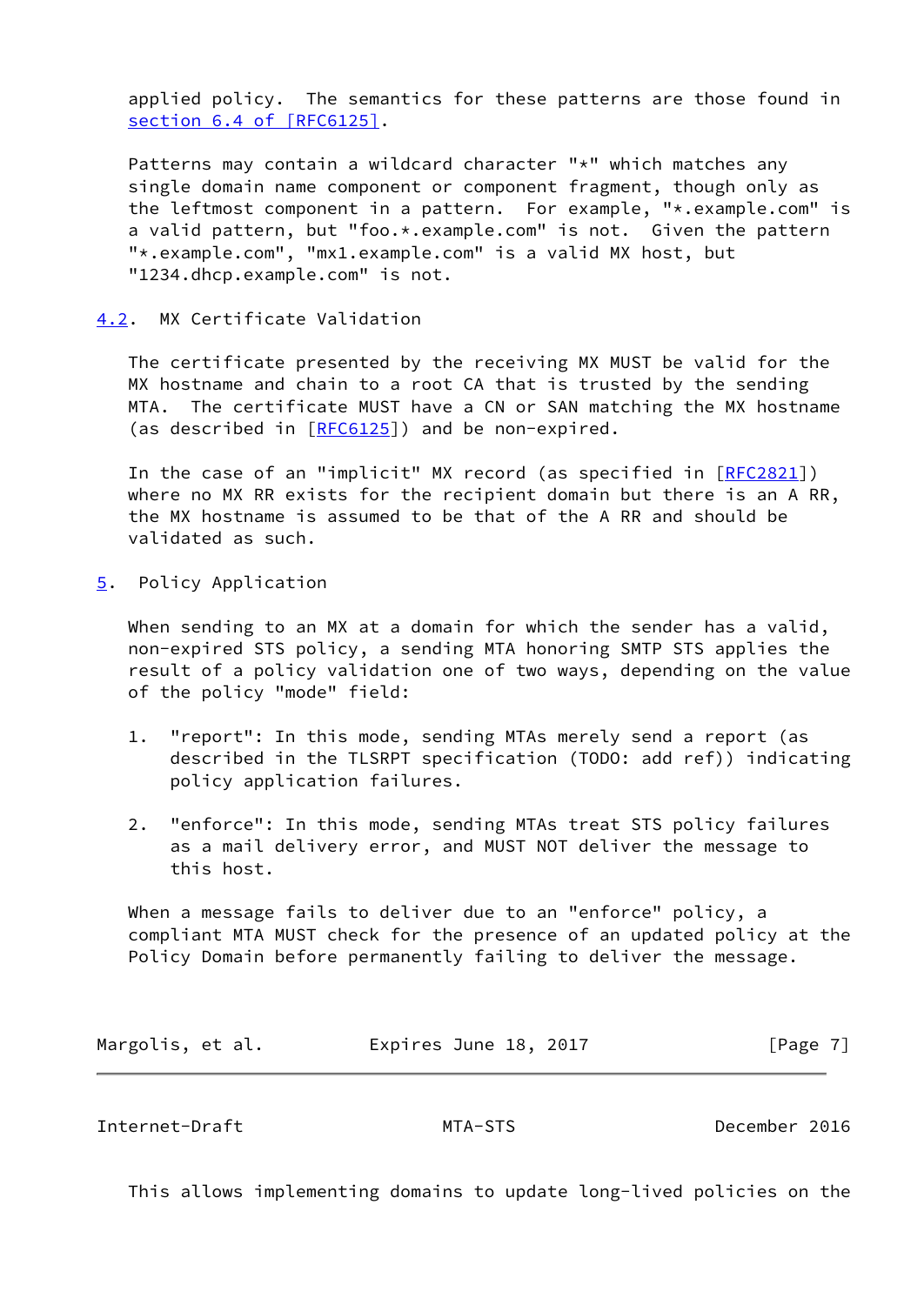fly.

 Finally, in both "enforce" and "report" modes, failures to deliver in compliance with the applied policy result in failure reports to the policy domain, as described in the TLSRPT specification (TODO: add ref).

## <span id="page-8-0"></span>[5.1](#page-8-0). MX Preference

 When applying a policy, sending MTAs SHOULD select recipient MXs by first eliminating any MXs at lower priority than the current host (if in the MX candidate set), then eliminating any non-matching (as specified by the STS Policy) MX hosts from the candidate MX set, and then attempting delivery to matching hosts as indicated by their MX priority, until delivery succeeds or the MX candidate set is empty.

<span id="page-8-1"></span>[5.2](#page-8-1). Policy Application Control Flow

 An example control flow for a compliant sender consists of the following steps:

- 1. Check for a cached policy whose time-since-fetch has not exceeded its "max\_age". If none exists, attempt to fetch a new policy. (Optionally, sending MTAs may unconditionally check for a new policy at this step.)
- 2. Filter candidate MXs against the current policy.
- 3. If no candidate MXs are valid and the policy mode is "enforce", temporarily fail the message. (Otherwise, generate a failure report but deliver as though MTA STS were not implemented.)
- 4. For each candidate MX, in order of MX priority, attempt to deliver the message, enforcing STARTTLS and the MX host's PKIX certificate validation.
- 5. Upon message retries, a message MAY be permanently failed following first checking for the presence of a new policy (as indicated by the "id" field in the "\_mta-sts" TXT record).

## <span id="page-8-2"></span>[6](#page-8-2). Operational Considerations

## <span id="page-8-3"></span>[6.1](#page-8-3). Policy Updates

 Updating the policy requires that the owner make changes in two places: the "\_mta-sts" TXT record in the Policy Domain's DNS zone and at the corresponding HTTPS endpoint. In the case where the HTTPS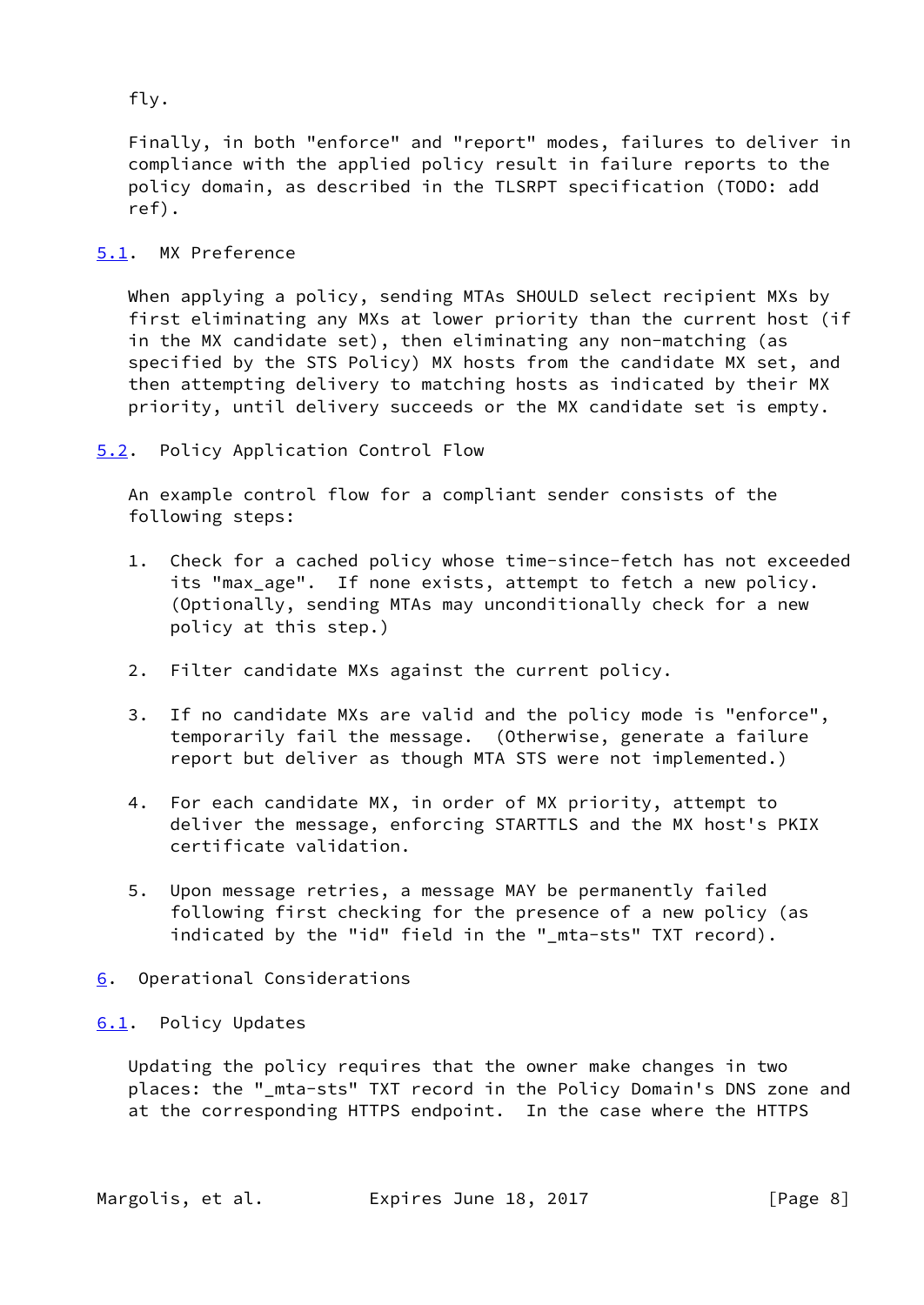<span id="page-9-1"></span> endpoint has been updated but the TXT record has not yet been, senders will not know there is a new policy released and may thus continue to use old, previously cached versions. Recipients should thus expect a policy will continue to be used by senders until both the HTTPS and TXT endpoints are updated and the TXT record's TTL has passed.

<span id="page-9-0"></span>[7](#page-9-0). IANA Considerations

 A new .well-known URI will be registered in the Well-Known URIs registry as described below:

URI Suffix: mta-sts.json Change Controller: IETF

<span id="page-9-2"></span>[8](#page-9-2). Security Considerations

 SMTP Strict Transport Security attempts to protect against an active attacker who wishes to intercept or tamper with mail between hosts who support STARTTLS. There are two classes of attacks considered:

- 1. Foiling TLS negotiation, for example by deleting the "250 STARTTLS" response from a server or altering TLS session negotiation. This would result in the SMTP session occurring over plaintext, despite both parties supporting TLS.
- 2. Impersonating the destination mail server, whereby the sender might deliver the message to an impostor, who could then monitor and/or modify messages despite opportunistic TLS. This impersonation could be accomplished by spoofing the DNS MX record for the recipient domain, or by redirecting client connections intended for the legitimate recipient server (for example, by altering BGP routing tables).

 SMTP Strict Transport Security relies on certificate validation via PKIX based TLS identity checking [\[RFC6125](https://datatracker.ietf.org/doc/pdf/rfc6125)]. Attackers who are able to obtain a valid certificate for the targeted recipient mail service (e.g. by compromising a certificate authority) are thus able to circumvent STS authentication.

 Since we use DNS TXT records for policy discovery, an attacker who is able to block DNS responses can suppress the discovery of an STS Policy, making the Policy Domain appear not to have an STS Policy. The sender policy cache is designed to resist this attack.

 We additionally consider the Denial of Service risk posed by an attacker who can modify the DNS records for a victim domain. Absent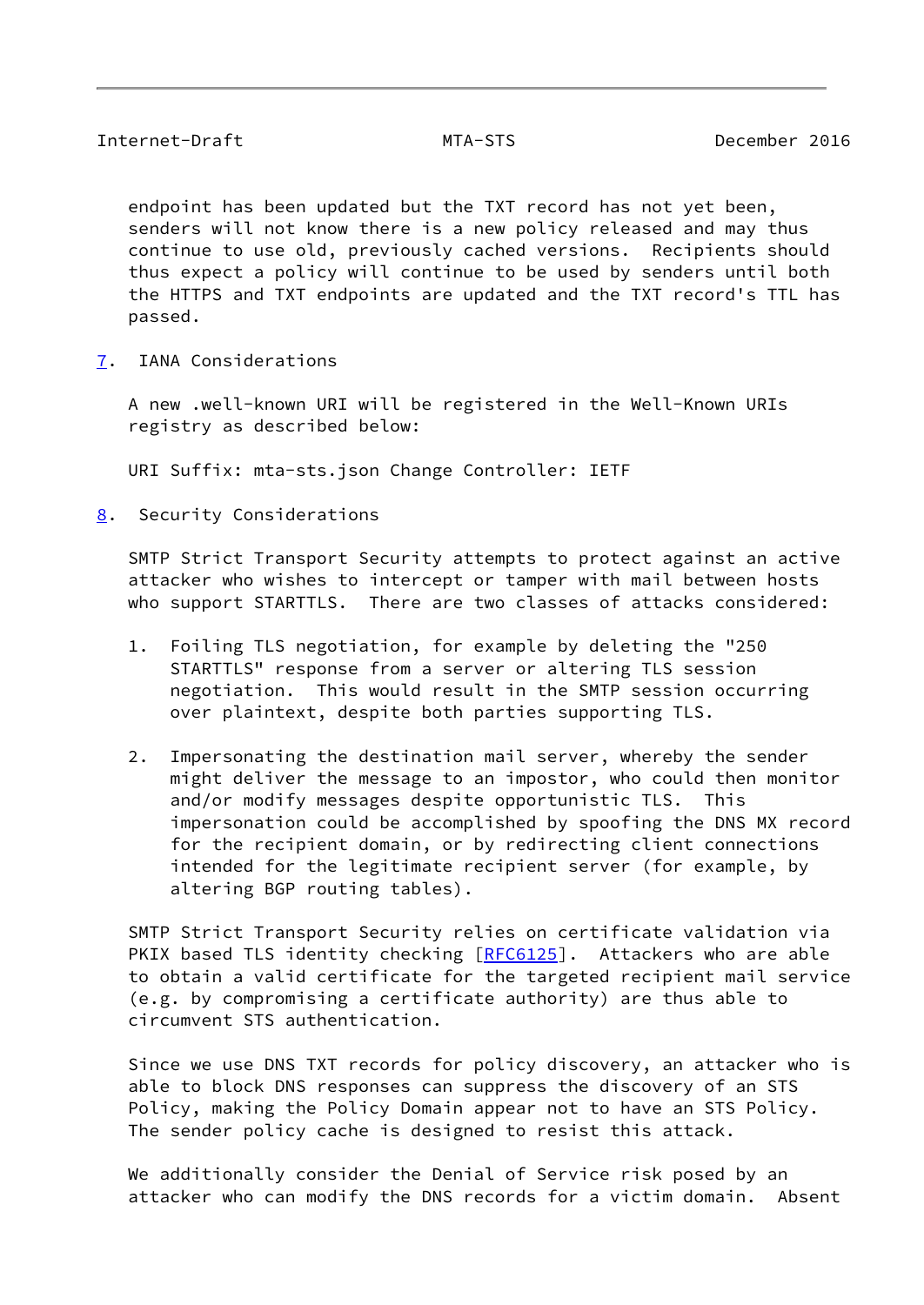SMTP STS, such an attacker can cause a sending MTA to cache invalid MX records for a long TTL. With SMTP STS, the attacker can

| Margolis, et al. | Expires June 18, 2017 | [Page 9] |
|------------------|-----------------------|----------|
|------------------|-----------------------|----------|

<span id="page-10-0"></span>Internet-Draft MTA-STS December 2016

 additionally advertise a new, long-"max\_age" SMTP STS policy with "mx" constraints that validate the malicious MX record, causing senders to cache the policy and refuse to deliver messages once the victim has resecured the MX records.

 This attack is mitigated in part by the ability of a victim domain to (at any time) publish a new policy updating the cached, malicious policy, though this does require the victim domain to both obtain a valid CA-signed certificate and to understand and properly configure SMTP STS.

 Similarly, we consider the possibilty of domains that deliberately allow untrusted users to serve untrusted content on user-specified subdomains. In some cases (e.g. the service Tumblr.com) this takes the form of providing HTTPS hosting of user-registered subdomains; in other cases (e.g. dynamic DNS providers) this takes the form of allowing untrusted users to register custom DNS records at the provider's domain.

 In these cases, there is a risk that untrusted users would be able to serve custom content at the "mta-sts" host, including serving an illegitimate SMTP STS policy. We believe this attack is rendered more difficult by the need for the attacker to both inject malicious (but temporarily working) MX records and also serve the "\_mta-sts" TXT record on the same domain--something not, to our knowledge, widely provided to untrusted users. This attack is additionally mitigated by the aforementioned ability for a victim domain to update an invalid policy at any future date.

 Even if an attacker cannot modify a served policy, the potential exists for configurations that allow attackers on the same domain to receive mail for that domain. For example, an easy configuration option when authoring an STS Policy for "example.com" is to set the "mx" equal to "\*.example.com"; recipient domains must consider in this case the risk that any user possessing a valid hostname and CA signed certificate (for example, "dhcp-123.example.com") will, from the perspective of STS Policy validation, be a valid MX host for that domain.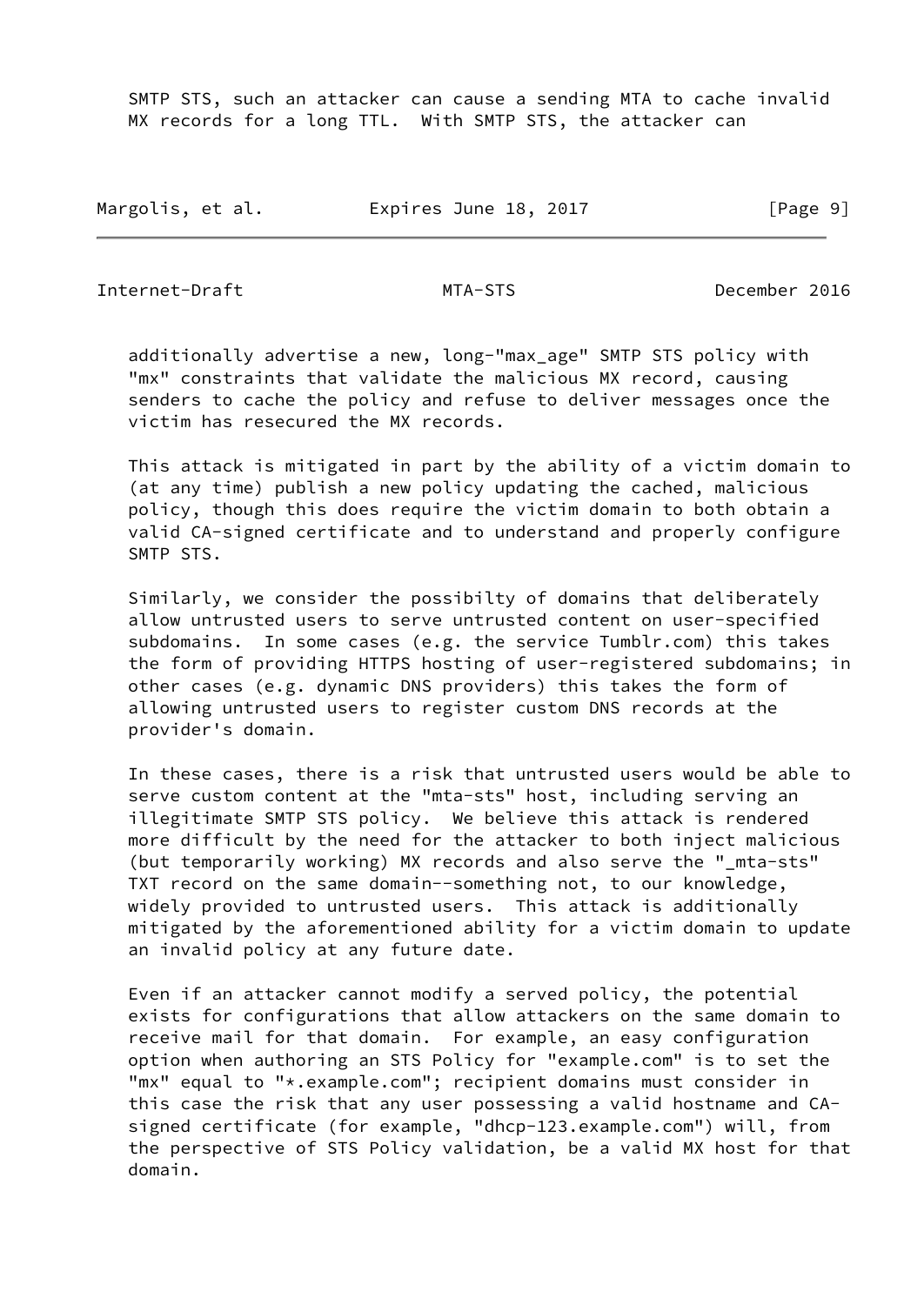#### <span id="page-11-0"></span>[9](#page-11-0). Contributors

 Nicolas Lidzborski Google, Inc nlidz (at) google (dot com) Wei Chuang Google, Inc weihaw (at) google (dot com) Brandon Long Google, Inc blong (at) google (dot com) Franck Martin LinkedIn, Inc fmartin (at) linkedin (dot com)

| Margolis, et al. |  | Expires June 18, 2017 | [Page 10] |  |
|------------------|--|-----------------------|-----------|--|
|                  |  |                       |           |  |

<span id="page-11-2"></span>Internet-Draft MTA-STS December 2016

 Klaus Umbach 1&1 Mail & Media Development & Technology GmbH klaus.umbach (at) 1und1 (dot de)

 Markus Laber 1&1 Mail & Media Development & Technology GmbH markus.laber (at) 1und1 (dot de)

<span id="page-11-1"></span>[10.](#page-11-1) Appendix 1: Domain Owner STS example record

<span id="page-11-3"></span>[10.1](#page-11-3). Example 1

 The owner of "example.com" wishes to begin using STS with a policy that will solicit reports from receivers without affecting how the messages are processed, in order to verify the identity of MXs that handle mail for "example.com", confirm that TLS is correctly used, and ensure that certificates presented by the recipient MX validate.

STS policy indicator TXT RR:

\_mta-sts.example.com. IN TXT "v=STSv1; id=20160831085700Z;"

STS Policy JSON served as the response body at  $[1]$  $[1]$ 

```
\{ "version": "STSv1",
              "mode": "report",
              "mx": ["mx1.example.com", "mx2.example.com"],
              "max_age": 123456
 }
```
<span id="page-11-4"></span>[11.](#page-11-4) Appendix 2: Message delivery pseudocode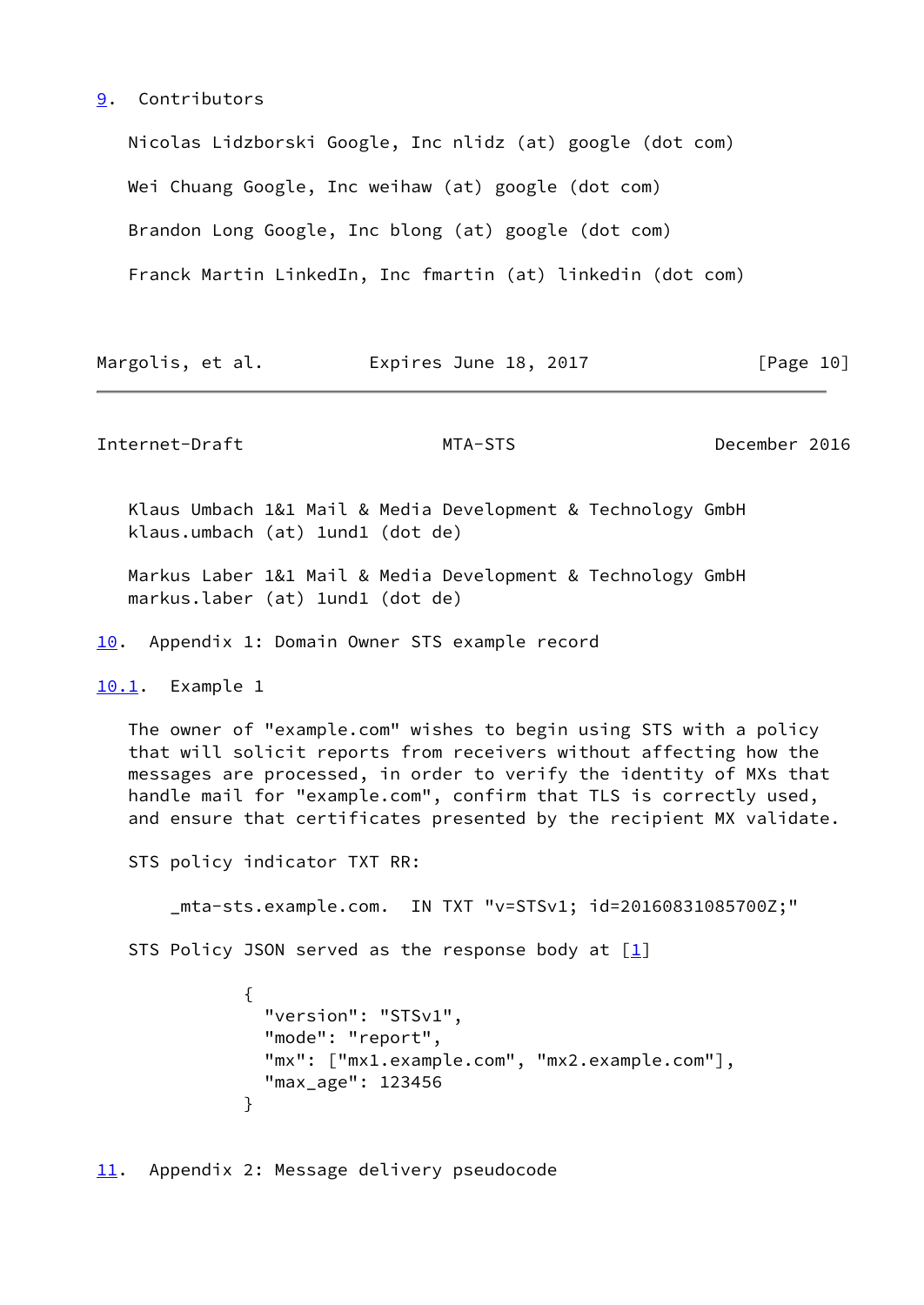```
 Below is pseudocode demonstrating the logic of a complaint sending
   MTA. This implements the "two-pass" approach, first attempting
   delivery with a newly fetched policy (if present) before falling back
   to a cached policy (if present).
func isEnforce(policy) {
  // Return true if the policy mode is "enforce".
}
func isNonExpired(policy) {
  // Return true if the policy is not expired.
}
func tryStartTls(mx) {
  // Attempt to open an SMTP connection with STARTTLS with the MX.
Margolis, et al. 
Expires June 18, 2017 [Page 11]
Internet-Draft MTA-STS December 2016
}
func certMatches(connection, mx) {
  // Return if the server certificate from "connection" matches the "mx" host.
}
func tryDeliverMail(connection, message) {
  // Attempt to deliver "message" via "connection".
}
func getMxsForPolicy(domain, policy) {
  // Sort the MXs by priority, filtering out those which are invalid according
  // to "policy".
}
func tryGetNewPolicy(domain) {
  // Check for an MTA STS TXT record for "domain" in DNS, and return the
  // indicated policy (or a local cache of the unvalidated policy).
}
func cachePolicy(domain, policy) {
  // Store "policy" as the cached policy for "domain".
}
func tryGetCachedPolicy(domain, policy) {
```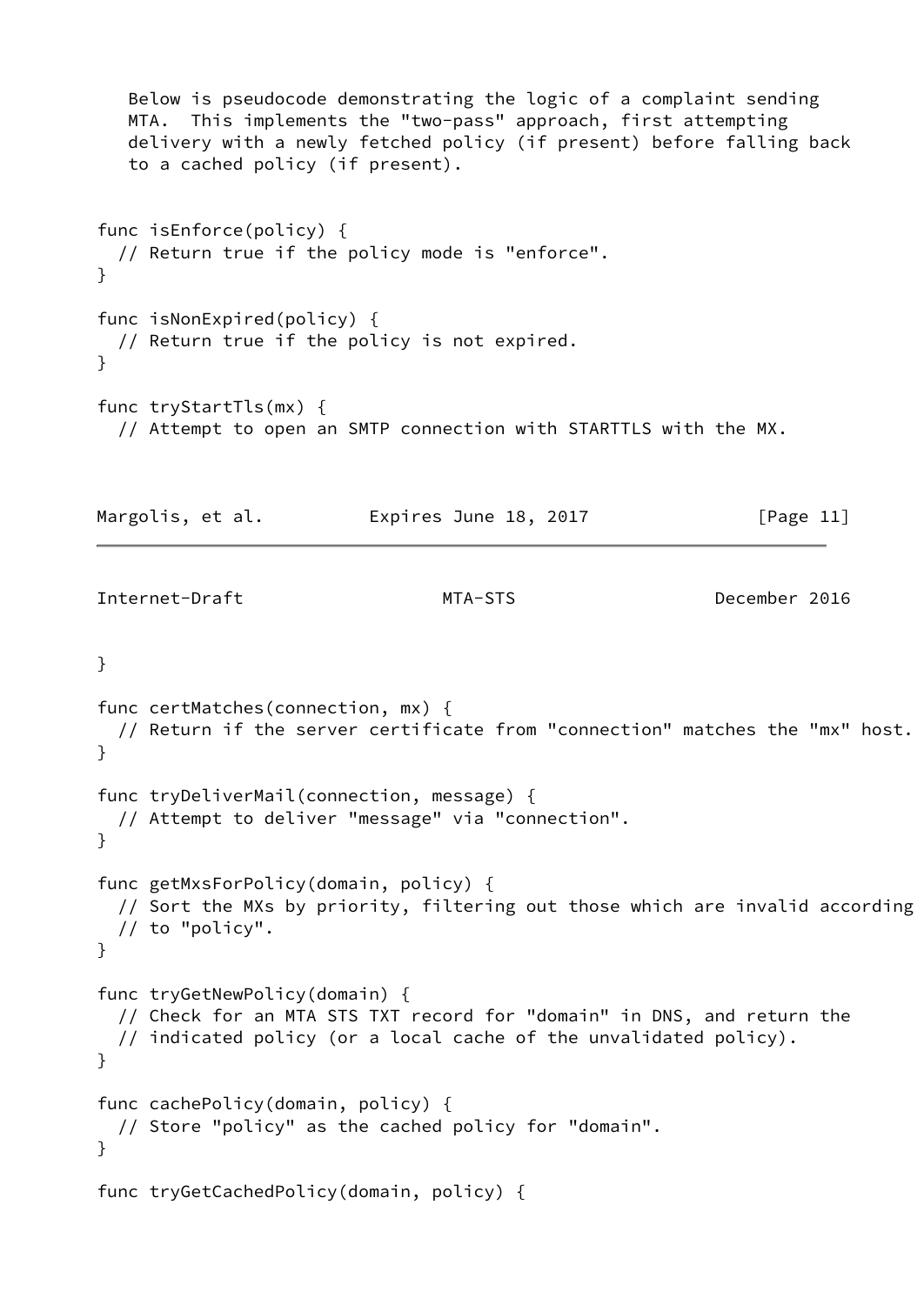```
 // Return a cached policy for "domain".
}
func reportError(error) {
  // Report an error via TLSRPT.
}
func tryMxAccordingTo(message, mx, policy) {
   connection := connect(mx)
   if !connection {
     return false // Can't connect to the MX so it's not an STS error.
   }
   status := !(tryStartTls(mx, &connection) && certMatches(connection, mx))
   status = true
   if !tryStartTls(mx, &connection) {
     status = false
     reportError(E_NO_VALID_TLS)
   } else if certMatches(connection, mx) {
     status = false
     reportError(E_CERT_MISMATCH)
   }
   if status || !isEnforce(policy) {
     return tryDeliverMail(connection, message)
Margolis, et al.             Expires June 18, 2017               [Page 12]
Internet-Draft MTA-STS December 2016
   }
   return false
}
func tryWithPolicy(message, domain, policy) {
   mxes := getMxesForPolicy(domain, policy)
   if mxs is empty {
     reportError(E_NO_VALID_MXES)
   }
   for mx in mxes {
     if tryMxAccordingTo(message, mx, policy) {
       return true
     }
   }
   return false
}
func handleMessage(message) {
```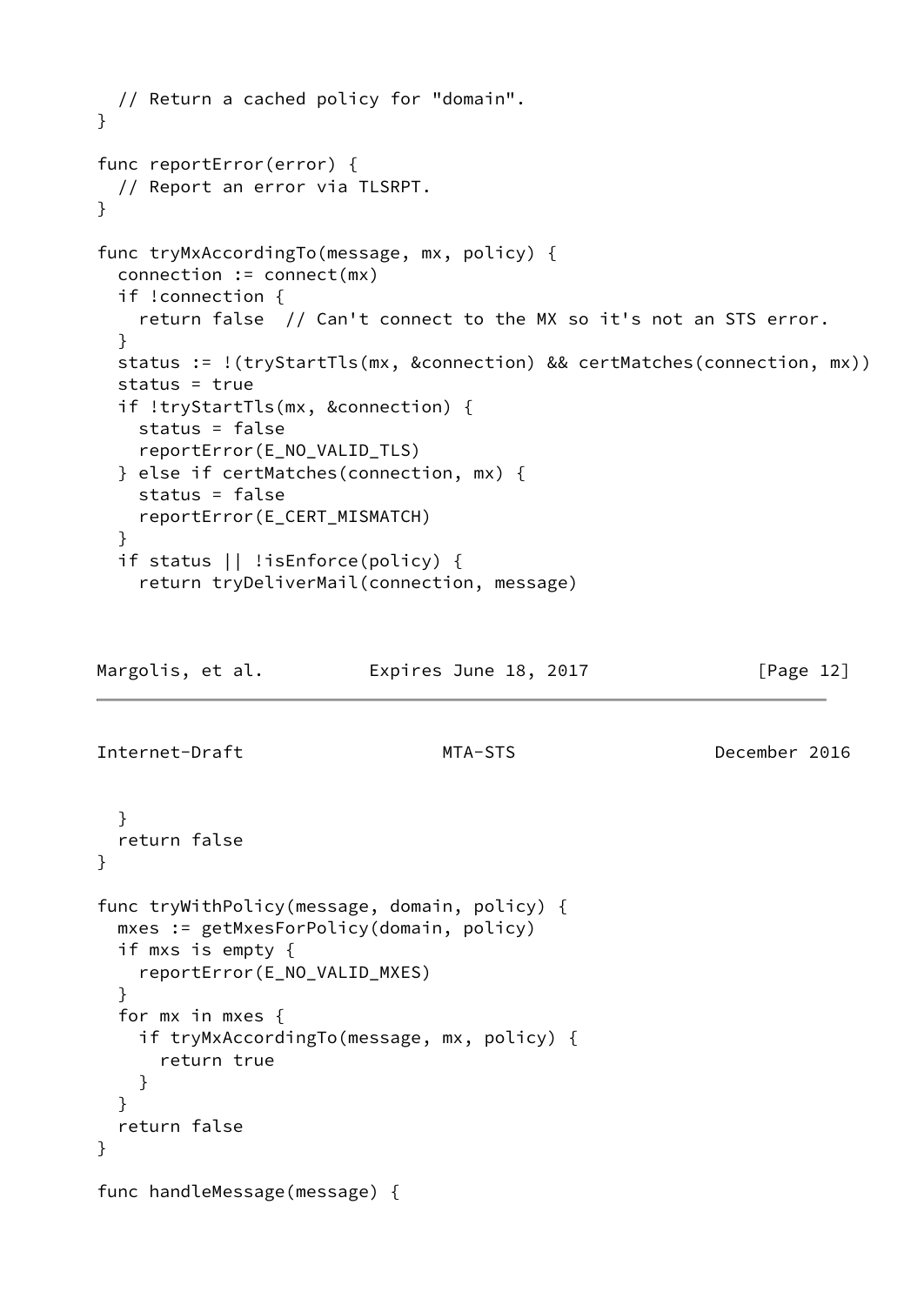```
 domain := ... // domain part after '@' from recipient
  oldPolicy := tryGetCachedPolicy(domain)
  newPolicy := tryGetNewPolicy(domain)
  if newPolicy {
     cachePolicy(domain, newPolicy)
     oldPolicy = newPolicy
  }
  if oldPolicy {
    return tryWithPolicy(message, oldPolicy)
  }
   // There is no policy or there's a new policy that did not work.
  // Try to deliver the message normally (i.e. without STS).
}
```

```
12. References
```
<span id="page-14-1"></span>[12.1](#page-14-1). Normative References

- [RFC2119] Bradner, S., "Key words for use in RFCs to Indicate Requirement Levels", [BCP 14](https://datatracker.ietf.org/doc/pdf/bcp14), [RFC 2119](https://datatracker.ietf.org/doc/pdf/rfc2119), DOI 10.17487/ [RFC2119](https://datatracker.ietf.org/doc/pdf/rfc2119), March 1997, <<http://www.rfc-editor.org/info/rfc2119>>.
- [RFC2821] Klensin, J., Ed., "Simple Mail Transfer Protocol", [RFC](https://datatracker.ietf.org/doc/pdf/rfc2821) [2821,](https://datatracker.ietf.org/doc/pdf/rfc2821) DOI 10.17487/RFC2821, April 2001, <<http://www.rfc-editor.org/info/rfc2821>>.

Margolis, et al. **Expires June 18, 2017** [Page 13]

<span id="page-14-2"></span>Internet-Draft MTA-STS December 2016

- [RFC3207] Hoffman, P., "SMTP Service Extension for Secure SMTP over Transport Layer Security", [RFC 3207](https://datatracker.ietf.org/doc/pdf/rfc3207), DOI 10.17487/RFC3207, February 2002, <<http://www.rfc-editor.org/info/rfc3207>>.
- [RFC4033] Arends, R., Austein, R., Larson, M., Massey, D., and S. Rose, "DNS Security Introduction and Requirements", [RFC](https://datatracker.ietf.org/doc/pdf/rfc4033) [4033,](https://datatracker.ietf.org/doc/pdf/rfc4033) DOI 10.17487/RFC4033, March 2005, <<http://www.rfc-editor.org/info/rfc4033>>.
- [RFC4627] Crockford, D., "The application/json Media Type for JavaScript Object Notation (JSON)", [RFC 4627,](https://datatracker.ietf.org/doc/pdf/rfc4627) DOI 10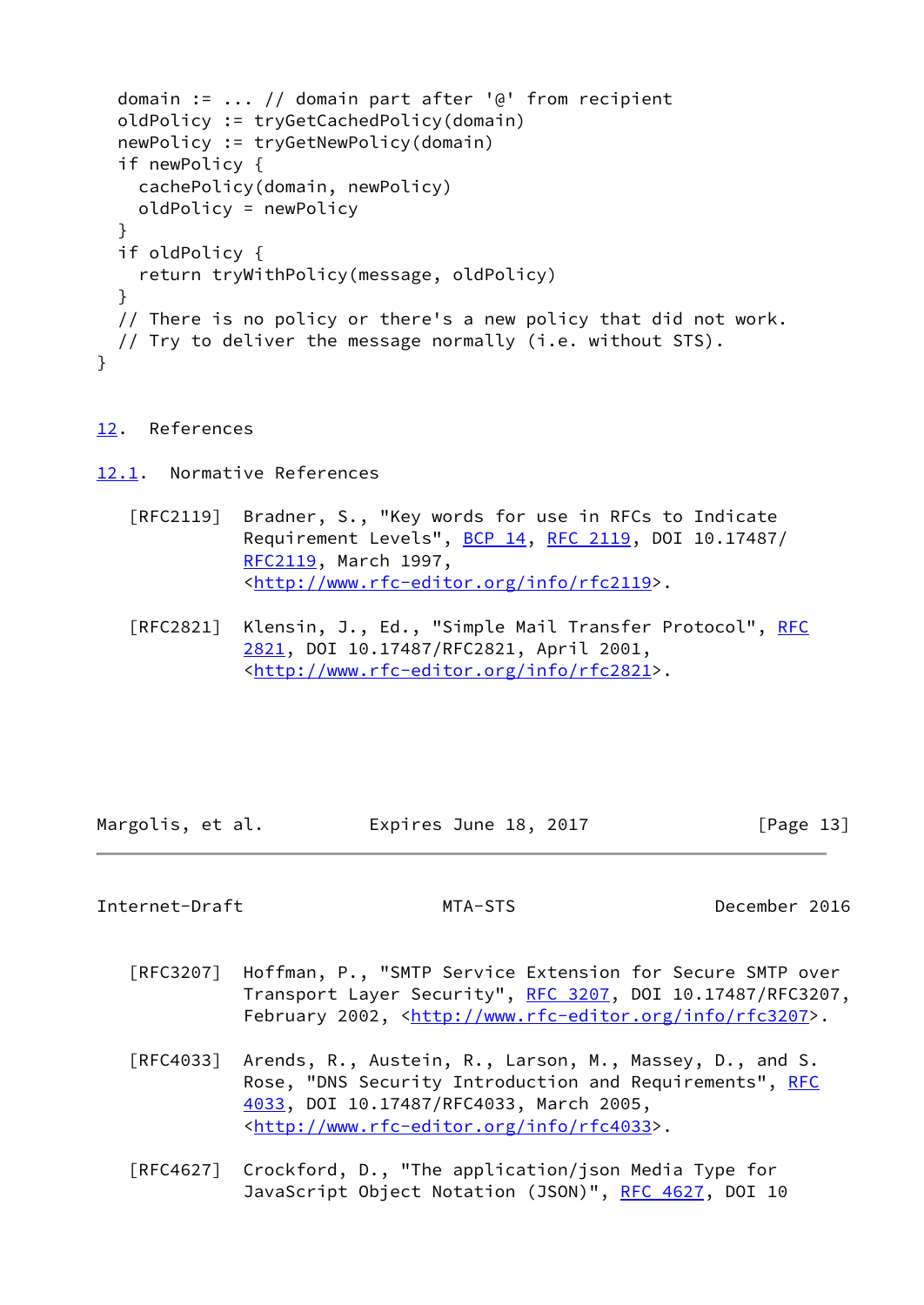.17487/RFC4627, July 2006, <<http://www.rfc-editor.org/info/rfc4627>>.

- [RFC5234] Crocker, D., Ed. and P. Overell, "Augmented BNF for Syntax Specifications: ABNF", STD 68, [RFC 5234](https://datatracker.ietf.org/doc/pdf/rfc5234), DOI 10.17487/ [RFC5234](https://datatracker.ietf.org/doc/pdf/rfc5234), January 2008, <<http://www.rfc-editor.org/info/rfc5234>>.
- [RFC5785] Nottingham, M. and E. Hammer-Lahav, "Defining Well-Known Uniform Resource Identifiers (URIs)", [RFC 5785](https://datatracker.ietf.org/doc/pdf/rfc5785), DOI 10 .17487/RFC5785, April 2010, <<http://www.rfc-editor.org/info/rfc5785>>.
- [RFC6125] Saint-Andre, P. and J. Hodges, "Representation and Verification of Domain-Based Application Service Identity within Internet Public Key Infrastructure Using X.509 (PKIX) Certificates in the Context of Transport Layer Security (TLS)", [RFC 6125,](https://datatracker.ietf.org/doc/pdf/rfc6125) DOI 10.17487/RFC6125, March 2011, [<http://www.rfc-editor.org/info/rfc6125](http://www.rfc-editor.org/info/rfc6125)>.
- [RFC7672] Dukhovni, V. and W. Hardaker, "SMTP Security via Opportunistic DNS-Based Authentication of Named Entities (DANE) Transport Layer Security (TLS)", [RFC 7672,](https://datatracker.ietf.org/doc/pdf/rfc7672) DOI 10 .17487/RFC7672, October 2015, <<http://www.rfc-editor.org/info/rfc7672>>.

<span id="page-15-0"></span>[12.2](#page-15-0). URIs

<span id="page-15-1"></span>[1] https://mta-sts.example.com/.well-known/mta-sts.json:

Authors' Addresses

 Daniel Margolis Google, Inc

Email: dmargolis (at) google.com

| Margolis, et al. | Expires June 18, 2017 |  | [Page 14] |  |
|------------------|-----------------------|--|-----------|--|
|                  |                       |  |           |  |

Internet-Draft MTA-STS December 2016

 Mark Risher Google, Inc

Email: risher (at) google (dot com)